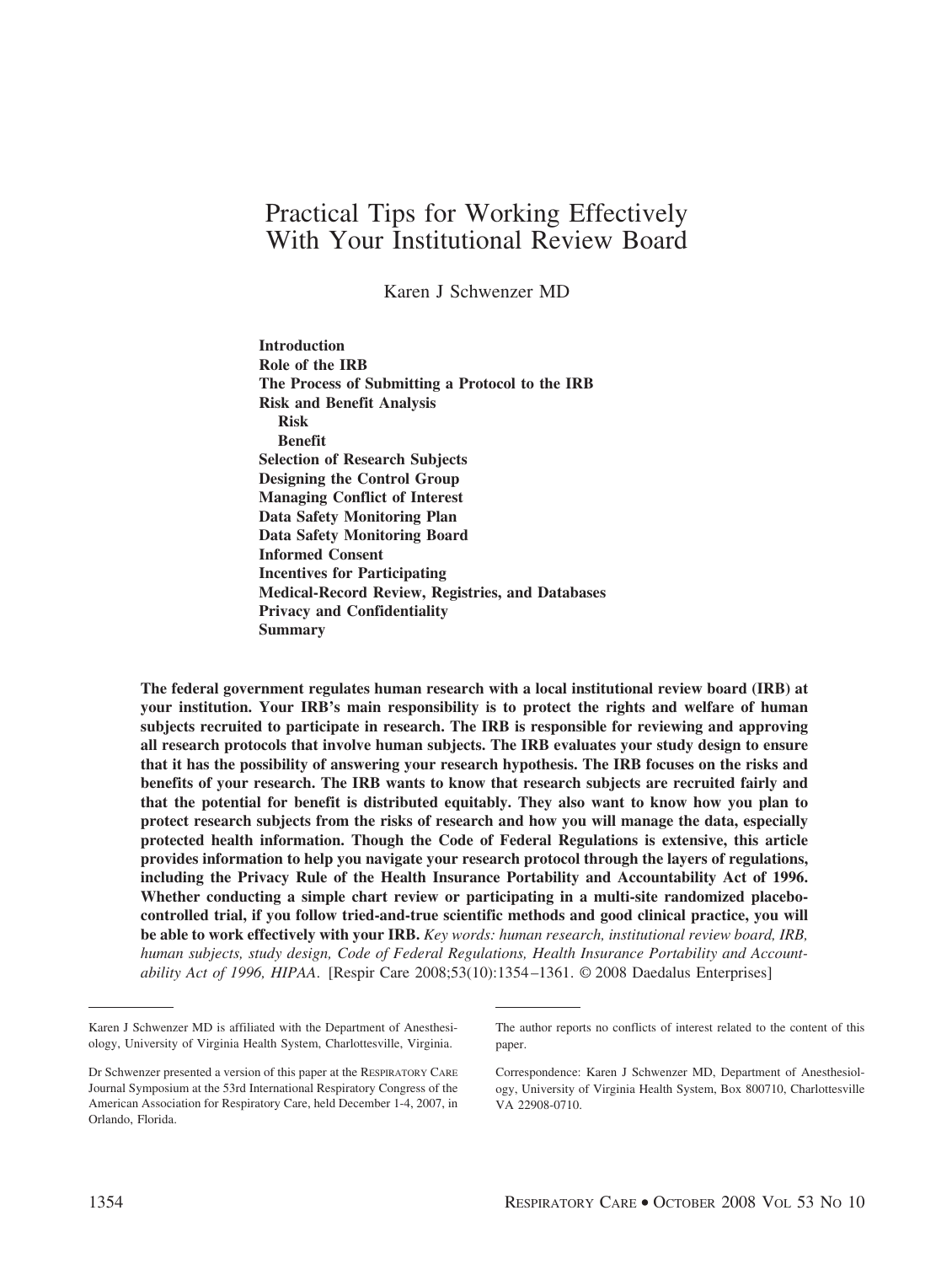# **Introduction**

An institutional review board (IRB) is a group of scientists and nonscientists that convenes to review and approve biomedical and behavioral studies that involve human subjects. In the United States, IRBs are governed by Title 45, Part 46 of the Code of Federal Regulations.<sup>1</sup> These regulations are referred to as the Common Rule, because they were adopted by 17 different federal agencies. The Common Rule applies to all research activities that involve human subjects at institutions that receive funding, directly or indirectly, from the United States Department of Health and Human Services. Even though you may not be receiving funding from a federal agency, such as the National Institutes of Health, your institution might be, and everyone at your institution, including you, must follow the Common Rule. The Common Rule describes the ethical conduct of clinical research, the role and responsibilities of IRBs, their institutions, and clinical investigators, as well as detailing the process for protecting human subjects involved in research. The Office for Human Research Protections, within the Department of Health and Human Services, is charged with enforcing the Common Rule and monitoring the IRBs, institutions, and clinical investigators. The challenge for an IRB and its parent institution is that the Common Rule does not define how IRBs should carry out the regulations. Each individual IRB functions independently, and a research protocol may be rejected at one institution but approved at another, depending on how the Common Rule is interpreted locally. IRBs and clinical investigators may also be required to follow United States Food and Drug Administration regulations and state and local statutes and institutional requirements for the safe conduct of clinical research (Table 1).

Originally, IRBs were formed at academic institutions and medical facilities. Typically, medium-to-large institutions have 2 IRBs: one for biomedical clinical research that involves an intervention, such as a blood draw or a medication, and one for social, behavioral, and education research that involves human subjects. Today there are for-profit organizations, known as independent or commercial IRBs. Though not associated with an academic institution, independent IRBs are governed by the same federal regulations as the one at your institution.

#### Table 1. Regulating Human-Subjects Research on Many Levels

| Organization or Term                                     | Acronym      | Description                                                                                                                                                                                      |
|----------------------------------------------------------|--------------|--------------------------------------------------------------------------------------------------------------------------------------------------------------------------------------------------|
| United States Department of Health and Human<br>Services | <b>DHHS</b>  | The principal federal agency for protecting the health of<br>Americans. Responsibilities include biomedical<br>research, public health, Medicare, Medicaid, welfare,<br>and many other services. |
| National Institutes of Health                            | <b>NIH</b>   | A federal agency within DHHS, responsible for<br>carrying out and supporting biomedical and<br>behavioral research.                                                                              |
| Office for Human Research Protections                    | <b>OHRP</b>  | An office within the NIH, responsible for governing<br>research that involves human subjects.                                                                                                    |
| Code of Federal Regulations                              | <b>CFR</b>   | The rules that all federal government departments and<br>agencies must follow. Titles 45 (OHRP) and 21<br>(FDA) pertain to human research.                                                       |
| Food and Drug Administration                             | <b>FDA</b>   | A federal agency within DHHS, responsible for<br>monitoring the safety of drugs, medical devices,<br>foods, cosmetics, veterinary medicine, and other<br>products.                               |
| <b>Investigational Device Exemption</b>                  | <b>IDE</b>   | A request by an investigator for the FDA to authorize<br>the shipment of an investigational device for clinical<br>research.                                                                     |
| Investigational New Drug Application                     | <b>IND</b>   | A request by an investigator for the FDA to authorize<br>the use of an investigational drug in humans.                                                                                           |
| <b>Institutional Review Board</b>                        | <b>IRB</b>   | A local committee established to protect the welfare of<br>human subjects recruited to participate in biomedical<br>or behavioral research.                                                      |
| Health Insurance Portability and Accountability Act      | <b>HIPAA</b> | This public law includes the national regulations on the<br>use and disclosure of protected health information<br>(known as the Privacy Rule).                                                   |
| Protected Health Information                             | PHI          | Any information about a patient's health status, health<br>care, or payment for health care.                                                                                                     |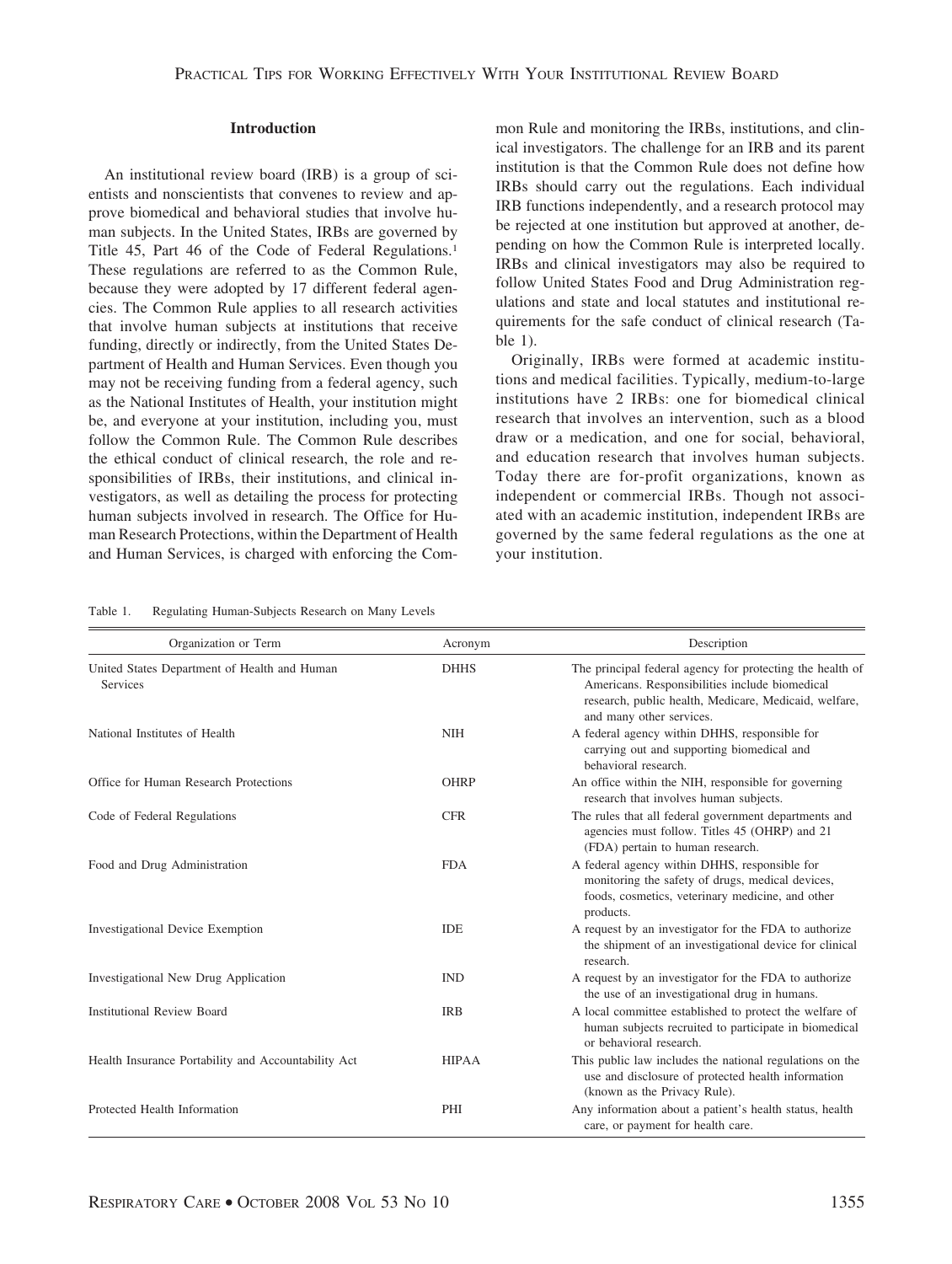# **Role of the IRB**

The IRB has 2 competing moral responsibilities in clinical research. The primary responsibility of your IRB is to protect the rights and welfare of participants in research activities conducted at or on the behalf of your institution. This is accomplished by ensuring that research subjects make autonomous, voluntary decisions to participate; that investigators maintain subject privacy; that investigators treat subjects fairly and in accordance with the Good Clinical Practice guidelines;<sup>2</sup> and that, at all times, research risks are minimized. The IRB's secondary obligation is to promote the general welfare of society through the conduct of clinical research. Your IRB recognizes that to do clinical research, subjects have to bear some risks. The key is to ensure that the risks are reasonable in proportion to any anticipated benefits.

Your IRB is responsible for reviewing, approving, and continuingly monitoring all research projects that involve human subjects. Your IRB also functions independently of, but in coordination with, other institutional committees, such as the committees that ensure radiation safety, biosafety, and device safety, as well as your institutional pharmacy, cancer center, and the office that oversees contracts and grants between your institution (on your behalf) and a sponsor. Only your IRB can approve a clinical research protocol, and no other committee or local authority can override your IRB's decision to reject a research protocol. Your IRB might also serve as your institution's privacy board to comply with the Health Insurance Portability and Accountability Act (HIPAA).

#### **The Process of Submitting a Protocol to the IRB**

Respiratory therapists have the opportunity to conduct clinical research in a variety of medical settings, such as the intensive care unit, sleep laboratory, and out-patient pulmonary clinic. They may collaborate with other practitioners or initiate a protocol on their own. They may be asked to participate in a multi-center protocol sponsored by a large pharmaceutical company, or a cooperative group of clinical researchers such as the National Heart, Lung, Blood Institute's Acute Respiratory Distress Syndrome Network.

No matter if you are conducting a simple review of patients' medical records, a double-blinded placebo-controlled randomized trial, or any clinical investigation in between, a good clinical investigator employs the same basic principles of any scientist: the scientific method. First formulate a question; that is, develop your hypothesis (Table 2). Perhaps you question standard operating procedures and have a suggestion for a better process. Perhaps you see a trend in your clinical practice and want to explore the possibility that it is not a coincidence. Your next Table 2. Conducting Clinical Research

| Develop a hypothesis                                                                               |  |  |  |
|----------------------------------------------------------------------------------------------------|--|--|--|
| Do background research on topic                                                                    |  |  |  |
| Write research protocol                                                                            |  |  |  |
| Submit protocol to institutional review board (IRB) for review and<br>approval                     |  |  |  |
| Make required modifications to protocol                                                            |  |  |  |
| Recruit research subjects                                                                          |  |  |  |
| Obtain informed consent from research subjects                                                     |  |  |  |
| Conduct trial with Good Clinical Practice                                                          |  |  |  |
| Collect and store data per the Health Insurance Portability and<br>Accountability Act Privacy Rule |  |  |  |
| Analyze data                                                                                       |  |  |  |
| Reach conclusions                                                                                  |  |  |  |
| Share results at a scientific meeting and/or in a journal article                                  |  |  |  |

step is to do some background research, in order to see what other investigators have done to answer your question. Without a clear hypothesis, going any further in designing your research protocol is a waste of time. Your IRB wants to see hypothesis-driven protocols, and you must design your experiment to answer your question(s). An invalid research design is unethical because it exposes research subjects to risk without the possibility of conferring any benefit to the subject or to society.

Your IRB may want you to provide some type of scientific review of your protocol. This may be a simple literature search, but could entail a review of your protocol by a senior member of your department or other local expert to ensure the scientific validity of your hypothesis and study design. If you are participating in a multi-center, sponsored study, the protocol and scientific review will be written and conducted outside of your institution, usually by a group of experts.

Once you have completed your written protocol and supporting documents, such as the informed-consent form, you will submit them to your IRB for initial administrative review. Your IRB staff will ensure that all necessary documents are present, and that any relevant, outside committees (such as radiation safety) have approved the protocol. The IRB must ensure that clinical investigators have completed any required training before the study can be approved. Any regulatory deficiencies will be communicated to you for correction before final review and approval.

In many situations your research protocol may involve no more than minimal risk to the research subjects (see below) and can be approved in an accelerated manner by the chair of the IRB, without going to the full IRB. This is called expedited review and approval. In situations where the investigational procedures involve interventions that have greater than minimal risk, your protocol must be reviewed and approved by the full IRB. An expedited review and approval is advantageous to you because it is usually done quicker than a full IRB review. In either case,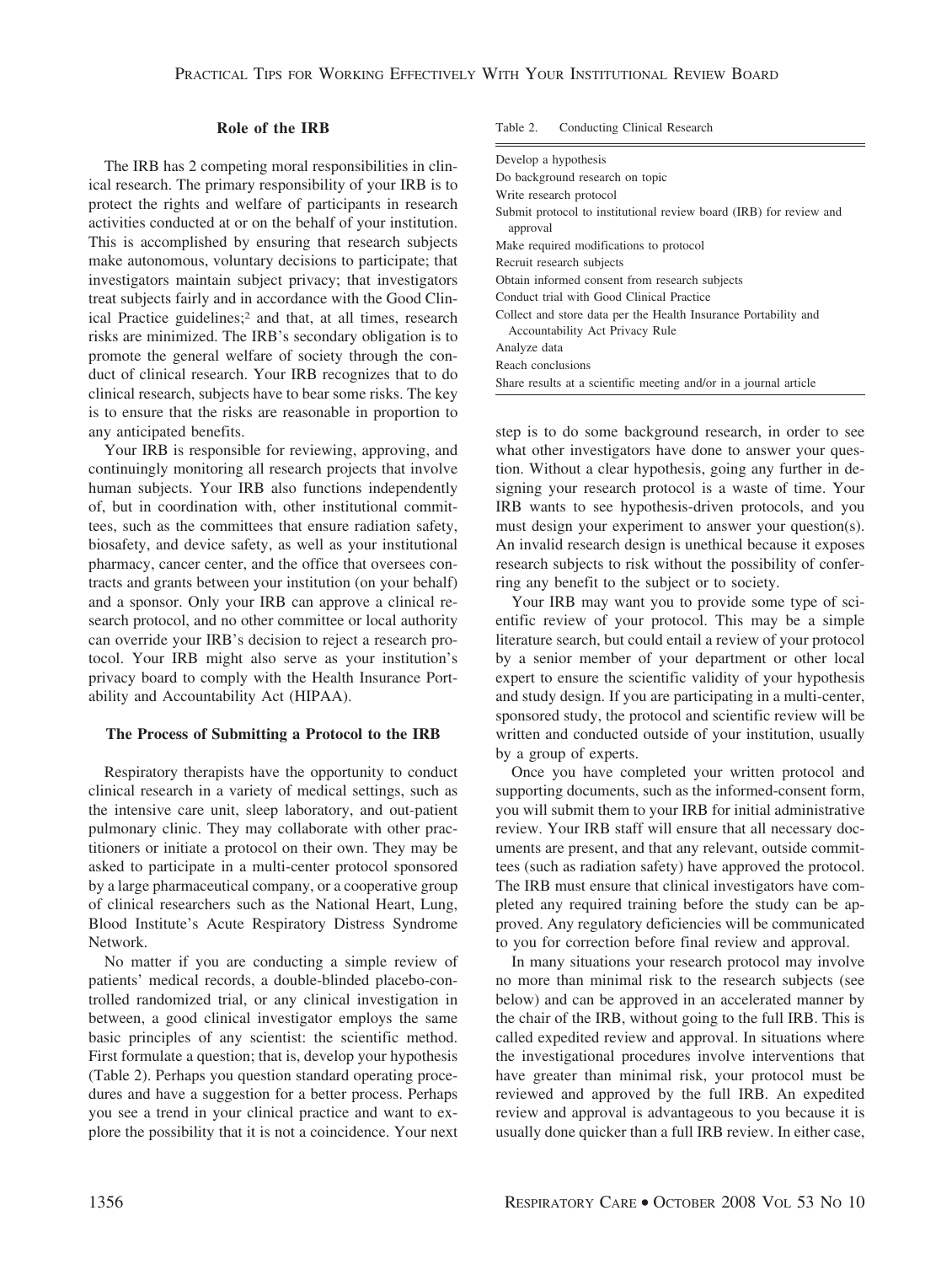the IRB will communicate to you the modifications you must make to your protocol. In addition, the IRB may request that you change the wording of your consent form, change technical and medical terms into lay language, and simplify the overall reading level. It is essential that you address each item clearly and concisely when you communicate back with your IRB. Though some investigators feel this process can be discouraging and time-consuming, it is meant to help you develop an improved hypothesisdriven protocol, a well-written consent form, and to help minimize risks to your research subjects as much as possible.

After you have received IRB approval, you are then permitted to initiate your study. At all times you must comply with Food and Drug Administration mandated Good Clinical Practice (the ethical and scientific standards for conducting human research). You will recruit subjects in the IRB's approved manner. You will obtain subjects' consent, if required by the IRB. You will conduct the study as described in your protocol. The protocol is the blueprint of your experiment. Any deviations from the approved protocol need to be recorded and reported to your IRB. Basically, if it isn't written down in the approved protocol, don't do it. If in the course of conducting your study you want to make changes in the design of the protocol or consent form, you must submit a request to modify the protocol to your IRB. Only after the IRB approves the modification may you change the investigational procedures. As part of Good Clinical Practice, you need to monitor your research protocol for safety, record adverse events, and record data in a secure way. At the conclusion of your experiment, Good Clinical Practice dictates how you will analyze your data, draw any conclusions, and share the results with other practitioners.

In addition to its initial review and approval, your IRB is responsible for providing ongoing or continuing administrative and scientific review of your protocol. This process is as important as the initial review and approval. Your IRB wants to know if any subject has been seriously harmed and if there have been any unforeseen problems or accidents. If additional risks have arisen, you may be asked to modify your informed-consent form. In some situations you will be asked to undergo an internal audit, which may involve a review of your regulatory files, completed consent forms, and any data that you have collected. Audits are not meant to be punitive. Instead, they are an opportunity for you to improve your research activities. The audit findings are shared with the full IRB, who may require you to submit additional supporting documents, provide explanations for deviations from your protocol, and even for you to participate in educational activities if important deficiencies are identified. At any time the IRB can revoke its approval of your research protocol and halt your research. The best way to prevent this is to design your study well, obtain IRB approval, and follow the protocol exactly as it is written.

### **Risk and Benefit Analysis**

During its review of your research protocol, your IRB will focus on the risks and benefits of your research protocol. They will analyze the risk/benefit ratio and will determine if the potential for benefit is proportional to the risks.

## **Risk**

Risk is the probability of harm or injury, whether physical, psychological, social, or economic, that could occur as a result of participation in clinical research. When analyzing your investigational procedures, you and your IRB will need to tease out these risks from the risks a research subject would have from therapies he or she would undergo even if not participating in clinical research. You and your IRB are jointly responsible for ensuring that the risks of participating in your research protocol are minimized. Both the possibility and magnitude of possible harm may range from minimal to substantial, and there is difference between minimal and minimized risks.

The Common Rule only defines minimal risk.

Minimal risk means that the probability and magnitude of harm or discomfort anticipated in the research are not greater in and of themselves than those ordinarily encountered in daily life or during the performance of routine physical or psychological examinations or tests.3

Unfortunately, that definition of minimal risk is ill defined and can lead to broad interpretation of what constitutes minimal risk by your IRB. For example, the risk of drawing a small amount of blood from a healthy adult for research purposes is no greater than the risk of doing so as part of routine physical examination. However, frequent blood draws may be considered greater than minimal risk by your IRB. Research protocols that involve medicalrecord review or questionnaires are usually considered minimal risk and may receive expedited review. Research that involves greater than minimal risk must be reviewed by the full IRB. Research that involves greater than minimal risk is restricted in certain vulnerable populations, such as pregnant women and children.

# **Benefit**

Benefits are expressed as fact or state of affairs, though a more accurate assessment would be to consider the potential for benefit.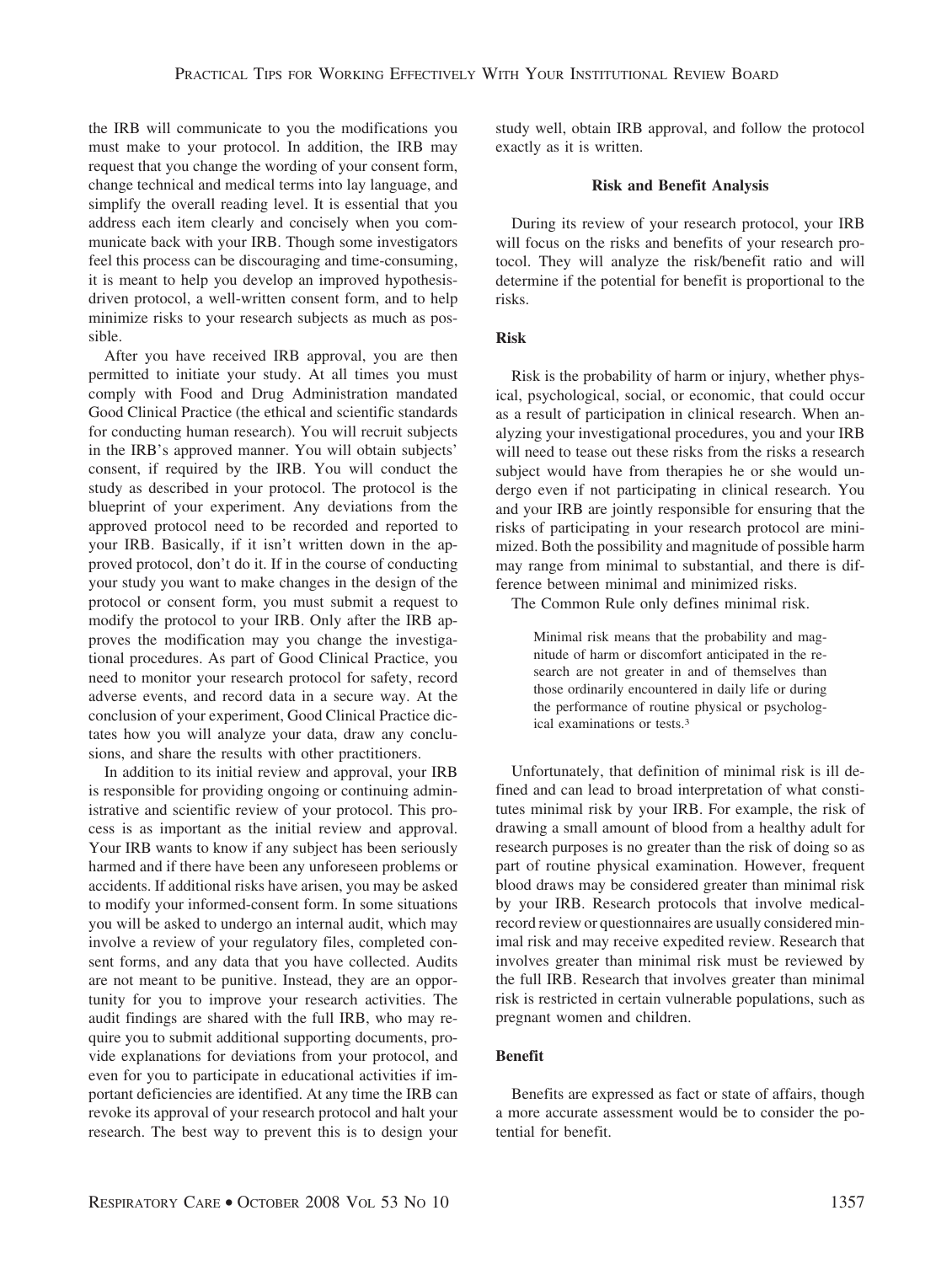The benefits of research fall into 2 major categories: benefits directly to the research subject, and benefits indirectly to society through the advancement of general knowledge. In research that involves an intervention expected to directly benefit the subjects, a certain amount of risk may be justifiable. In a study of a therapy for a lifethreatening illness, the risk of serious adverse effects and even death from the investigational procedure may be acceptable to the IRB, the research subject, and society. In research where there is no potential for direct therapeutic benefit to an individual research subject, the IRB must evaluate whether the risks are morally acceptable. There should be a limit to the risks society asks individuals to accept for the benefit of others.

In the final assessment, the investigator and the IRB must be certain that all risks have been minimized and must determine that the risks are reasonable in relation to the benefits to the subject and the importance of the knowledge to be gained.

## **Selection of Research Subjects**

Defining the appropriate group of subjects for a research protocol involves a variety of factors: requirements of scientific design, susceptibility to risk, likelihood of benefit, practicality, and considerations of fairness. If your protocol design restricts the study population to a small group of people, it may not be possible to recruit the necessary number of subjects to test your hypothesis. Your IRB will probably reject a study design that has no chance of advancing general knowledge that would benefit society or the research subject.

Your IRB will want to know if the risks of research are distributed fairly. It is morally acceptable for the risks to fall on those most likely to benefit from the results of the research, though the study itself does not hold out the potential for direct benefit to the subject. For example, a pharmacokinetic/pharmocodynamic study of an investigational asthma medication may not directly benefit the asthmatic research subject, but this research subject may benefit indirectly from the advancement of general knowledge obtained by the study.

Your IRB will want to know if the potential benefits of participating in your study are distributed fairly. Have you overprotected potential subjects so that they are denied the opportunity to participate? There should be equitable inclusion of men and women, unless there are medical contraindications for exclusion. You should not age-restrict your subject selection, and children should be considered unless there are medical contraindications for exclusion.

#### **Designing the Control Group**

The scientific method may require that you have a control group of research subjects to control for other variables that may influence your results. Research subjects are usually assigned randomly to the control group or the study-treatment group. If your study involves normal healthy volunteers, it is appropriate to have a placebo or a sham procedure as your control group to test your hypothesis correctly. In studies that enroll patients as research subjects, your IRB will want to know if you are denying these patients beneficial treatment by enrolling them into a placebo control group. For instance, it may not be appropriate to deny asthmatic patients the usual care with inhaled bronchodilators to test an investigational bronchodilator. However, placebo could be used in a study where there is no known or available alternative therapy that can be tolerated by the patients.

In many situations it will be necessary to design a control group with an active treatment, usually the current standard of care or the current usual practice at your institution. In situations where there is a disagreement about the best treatment for a patient population, the ethical principle of equipoise allows you to design a control group and treatment group to compare 2 treatments.4 Even if one clinician personally prefers one treatment over the other, randomization is still acceptable if there are other clinicians who disagree. In the landmark Acute Respiratory Distress Syndrome Network study of mechanical ventilation with low versus traditional tidal volume for acute lung injury and acute respiratory distress syndrome, some believed that the control group (traditional tidal volume) did not achieve clinical equipoise with the study-treatment group (low tidal volume), and hence questioned the validity of the investigators' conclusions.5,6

## **Managing Conflict of Interest**

A conflict of interest is a situation in which someone in a position of trust, such as a clinical investigator, has competing professional or financial interests. When you recruit one of your patients into your study, you have competing duties to the individual, so there is the potential to have a conflict of interest. On the one hand, you have a duty to provide your patient with the best possible care that is customized to the patient's personal needs. On the other hand, as a clinical investigator you have a duty to follow your protocol, which may not be individualized to meet the patient's needs. Even though no improper actions may occur, you must recognize the potential conflict of interest. Your IRB wants to know how you are going to manage those conflicts of interest (Table 3). A simple technique is to separate yourself from the recruitment and informedconsent process, to help ensure that potential subjects make entirely voluntary decisions about whether to participate.

More serious are financial conflicts of interest. If you are the inventor of a new device, for instance, it is important that you recognize that you have a conflict of interest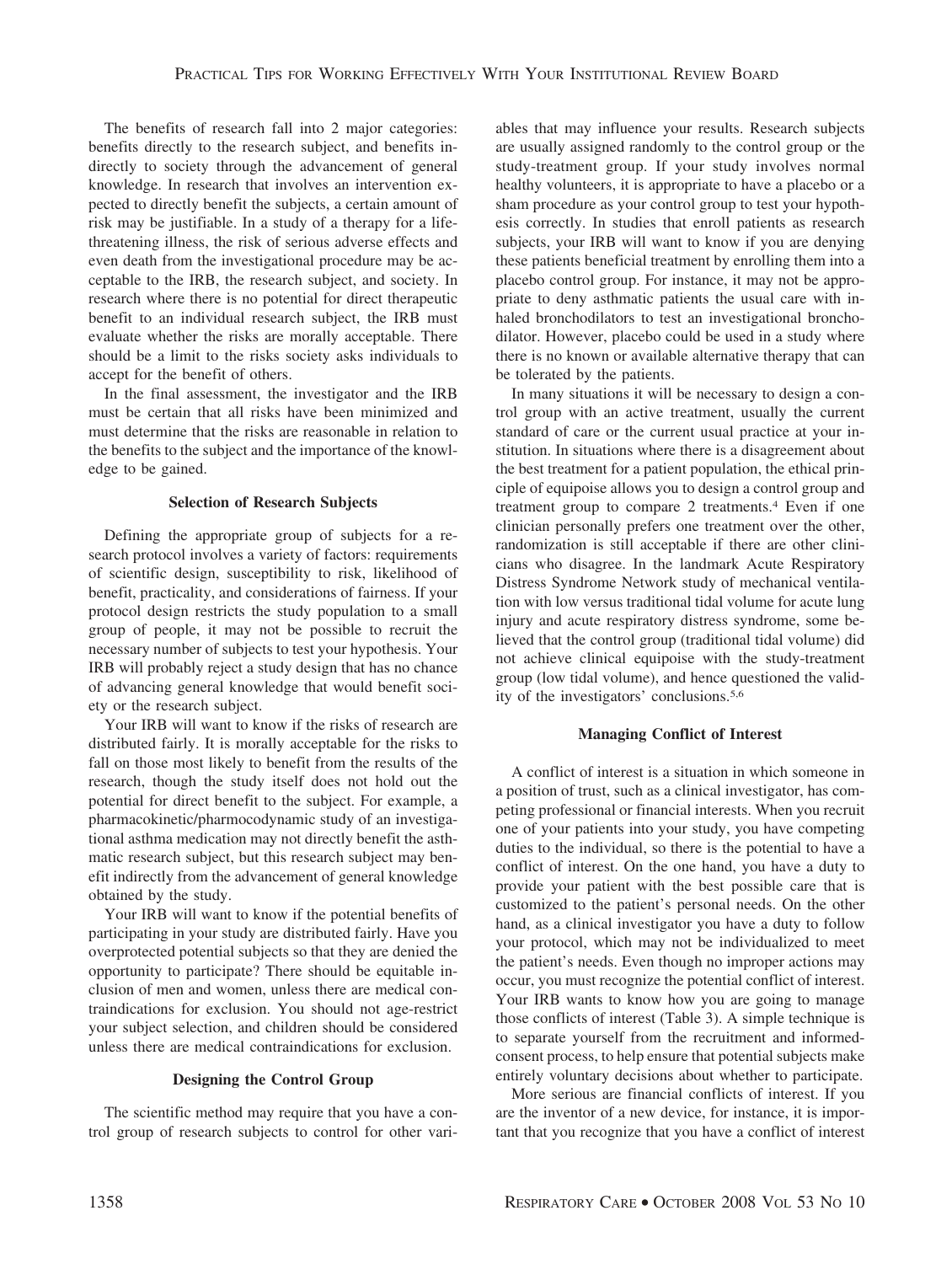| Table 3. | Ways to Manage, Reduce, or Eliminate Conflicts of |  |  |  |
|----------|---------------------------------------------------|--|--|--|
|          | Interest                                          |  |  |  |

Disclose conflicts of interest to potential research subjects in the informed-consent process and consent documents.

- Have a non-conflicted member of the research team conduct all or part of the research.
- Have a non-conflicted member of the research team obtain consent from research subjects.
- Have independent reviewers monitor the conduct of the research, especially safety and efficacy data.
- Publicly disclose conflicts of interest to journals to which you submit papers about the research and/or in public presentations of the research.
- Sell financial interests that present conflicts of interest.
- Resign position as officer, agent, or employee of a business entity that present a conflict of interest.

in doing clinical research with your device. You should separate yourself as much as possible from the conduct of the clinical investigation of the device. It may be necessary to go beyond removing yourself from the recruitment and informed-consent process. Your IRB may require you to have a neutral 3rd party manage your data, especially the recording of adverse events. The 3rd party can serve as a medical monitor or safety officer to decrease the appearance of a conflict of interest. Every institution has a conflict-of-interest policy. Often these policies center on financial conflicts, such as an invention or patent issues. You should become familiar with your institution's requirements and work closely with them when you have a potential financial conflict of interest.

#### **Data Safety Monitoring Plan**

All clinical research protocols that involve an intervention must include a written data safety monitoring plan (Table 4). The risks of participating in the study are outlined in your protocol. The safety plan outlines how you will assess these risks as the study progresses and how you will identify unexpected problems. Your safety plan should designate who will be recording these data, how often they will look for problems, and what problems they want to look for. For instance, if your patient population is patients in the intensive care unit, a safety plan that requires you to record every abnormal laboratory value until patient discharge would be unmanageable, and it would be difficult or impossible to ascertain the cause of the abnormality. Rather, your safety plan should focus on your intervention, especially if it is at only one point in time, to ensure the safety data you collect are meaningful for your evaluation. You will need to assess the severity of the event and whether you think that it was caused by your investigational procedures. In serious situations you will need to

| Table 4. | Data Safety Monitoring Plan Versus Data Safety |  |
|----------|------------------------------------------------|--|
|          | Monitoring Board                               |  |

| Data safety monitoring plan     | A prospective plan for identifying,<br>monitoring, and reporting the<br>safety information collected<br>during a study. It describes the<br>plan for reporting adverse<br>events and protocol violations.<br>The plan may include interim<br>analysis of the risk/benefit ratio,<br>stopping rules if the risk/benefit<br>ratio becomes too high, and a<br>formal data safety monitoring<br>board. |
|---------------------------------|----------------------------------------------------------------------------------------------------------------------------------------------------------------------------------------------------------------------------------------------------------------------------------------------------------------------------------------------------------------------------------------------------|
| Data safety monitoring<br>board | A committee of scientists,<br>physicians, and statisticians who<br>independently collect and<br>analyze safety and efficacy data<br>during the study. The board<br>monitors trends, such as an<br>indication that one treatment is<br>significantly better than another,<br>and makes recommendations to<br>the investigators about<br>continuing or modifying the<br>study.                       |

notify your IRB, and even federal agencies, in a timely manner.

Another aspect of your safety plan is self-monitoring the conduct of your protocol. It is an opportunity for you to review the accuracy of your data, your protocol compliance, and for you to report problems to your IRB as they occur.

Some IRBs have a template on which to base your safety plan. Be careful what you write, because if it is in your plan, you must do it as it is part of your protocol. Filling out such a template without reading it carefully could obligate you to collect safety data that you never intended to collect and that have no bearing on your safety analysis.

#### **Data Safety Monitoring Board**

A data safety monitoring board is an independent group of experts who advises the investigators, sponsor, and IRBs. Many cooperative groups, such as the National Institutes of Health and pharmaceutical companies, sponsor large multi-site randomized studies. Many randomized studies are double-blinded, which means that no one involved with the study knows which treatment was given to any individual research subject. The group sponsoring the trial, the clinical investigators, and the sponsor are blinded, so they cannot properly assess the safety of the study. Therefore, the sponsor must hire a group of experts, including a statistician, to review the data, subject safety, efficacy, and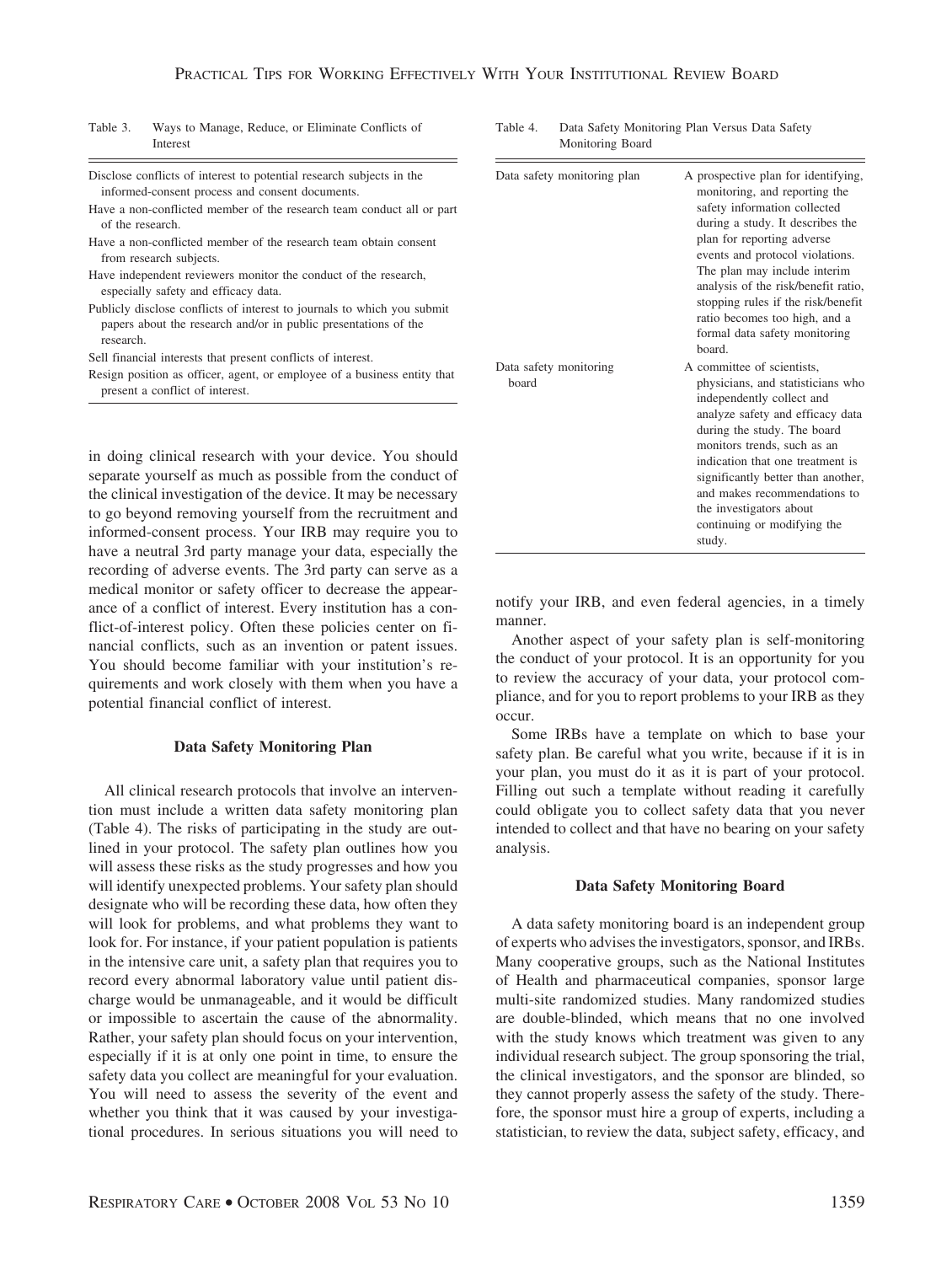compliance with the research protocol. A data safety monitoring board typically convenes every 3–6 months and reviews un-blinded results. The data safety monitoring board has the power to recommend terminating the study, based on their evaluation of these results. There are typically 3 reasons the committee would recommend termination of the study: safety concerns, outstanding benefit, and futility.

# **Informed Consent**

The concept of informed consent is the heart of the ethics of protecting research subjects. Your IRB may require you to use an informed-consent form template with specific language. You may be asked to adapt a multicenter study's consent form into the local format with language approved by your institution's legal counsel and that meets federal, state, and/or local regulations. It is recommended that you comply with this request to help get your protocol approved in a timely manner.

The introduction should provide basic information and clearly identify that the consent is for "research" or an "experimental" drug or device. The introduction should include an explanation as to why the research is being conducted and what questions you are trying to answer. The expected duration of the subject's participation and the number of subjects involved in the study should be given. When describing the investigational procedures, the parts that are experimental should be clearly identified. The process of randomization, blinding, and the chances that the research subject will get the experimental drug or treatment must be described in simple-to-understand terms. You should describe the benefits, if any, or clearly state that there are no direct therapeutic benefits. A description of risks, including a statement that there may be unforeseen risks, is required. If your protocol involves greater than minimal risk, your IRB will need you to quantify the frequency and severity of these risks. In addition to ratios, fractions, or percentages, consider adding the phrases "common", "occasional", and "rarely" to help the lay person understand.

Some studies are financially unsupported and the subject may be responsible for the costs of the experiment, including tests and drugs. If a patient's insurance refuses to cover "experimental" treatment, there could be extensive economic risk involved.

Research subjects need to be informed that the investigator or sponsor may withdraw them at any time. Finally, research subjects must be informed that they have the right to refuse to participate and can withdraw at any time.

# **Incentives for Participating**

In 1900 Walter Reed paid volunteers in his yellow fever studies \$100 gold for their participation. If they contracted yellow fever, he paid them a \$100 bonus.7 Research subjects today continue to be paid, in various amounts, to participate in clinical research. Your IRB recognizes that it may be necessary to pay research subjects in order to enroll them and obtain the advancement of general knowledge that clinical research accomplishes.

There is no consensus on how to determine how much to pay research volunteers.8,9 The compensation should be proportional to the time, effort, inconvenience, and unpleasantness of the investigational procedures. In addition, it is appropriate to reimburse subjects for any travel expenses, lost wages, and parking costs incurred. At a minimum, consider a meal card if your research visit exceeds 3– 4 hours. Prorated compensation and a completion bonus may also be acceptable. Direct payment of subjects as an incentive or reward for participation, however, should not be considered a "benefit."

Too large a compensation may appear to unduly influence a subject's voluntariness in the decision to participate. Undue influence may occur through an offer of an excessive, inappropriate, or improper reward to obtain agreement with the research protocol. A research subject's age, health status, or financial status may also influence your IRB's reaction to the compensation offered. Inducements, such as free medical care, that would ordinarily be acceptable may appear to unduly influence a socioeconomically disadvantaged, uninsured, or underinsured person unfamiliar with the difference between medical care and clinical research.

# **Medical-Record Review, Registries, and Databases**

Observational studies describe disease patterns and are often the first step in learning about the natural history of diseases and patient outcomes. Through the use of medical-record reviews, registries, and databases one can document the natural history of diseases and the benefits of treatment. Observational studies can describe patients at risk and the effectiveness of treatments. Though observational studies are limited in their ability to shed light on the causes of disease, they can help identify potential etiologies and provide important starting points for developing prospective randomized controlled trials. Chart review is a relatively easy, rapid, and inexpensive way to do clinical research. Data can be captured via review of medical records or previous research data. Whether you obtain the data directly from patients' medical records or from someone else's database, this is considered human research and must undergo IRB review. The IRB is focused primarily on data collection safety and maintenance of privacy, and must be involved whenever protected health information is used. Protected health information is any past, present, or future health information that can be identified as belonging to a particular individual, through the HIPAA "iden